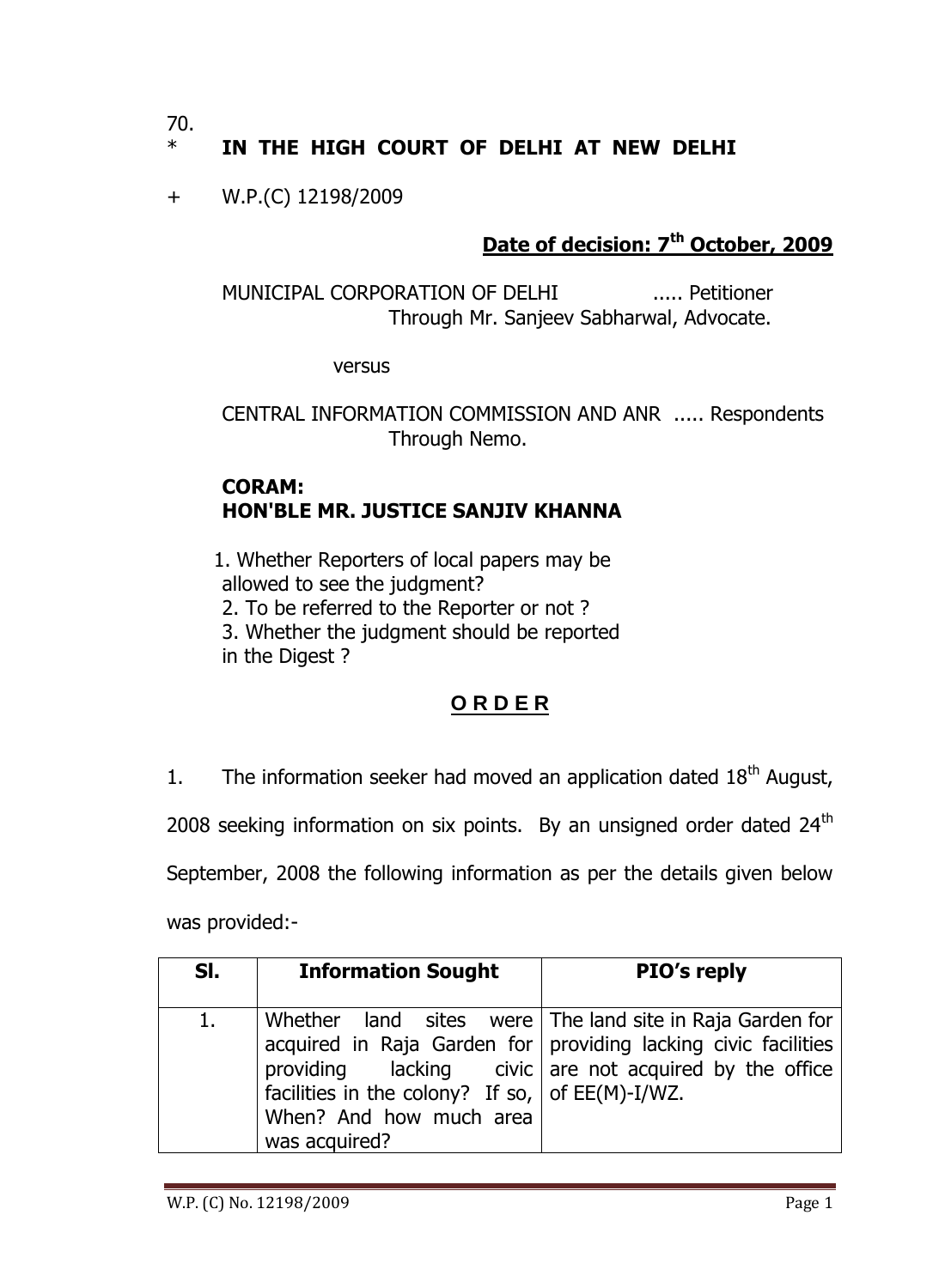| 2. | Whether LAC/DC (West) land<br>completed the process of<br>taking over/handling over? If<br>so, when and how much?                                                                                                                                                                                                                                             | Does not pertain to this office.                                                                                                                 |
|----|---------------------------------------------------------------------------------------------------------------------------------------------------------------------------------------------------------------------------------------------------------------------------------------------------------------------------------------------------------------|--------------------------------------------------------------------------------------------------------------------------------------------------|
| 3. | Whether any CWPs were ever  <br>filed challenging the subject CWP<br>with consequential action<br>taken thereon by MCD/WZ<br>authorities.                                                                                                                                                                                                                     | The office has not filed any<br>further<br>action<br>and<br>award? If so, details thereof   regarding CWP may be taken<br>by Land owning agency. |
| 4. | sent to the Hon'ble Lt.<br>Governor in response to his<br>directives of 9.9.1997 (ref.<br>No. SS/KB/97/14026-32 dated<br>September 10, 1997)? If so,<br>a copy thereof.                                                                                                                                                                                       | Whether any report was ever $\vert$ Since matter does not pertain<br>to the EE $(M)-I/WZ$ according<br>the report was not sent.                  |
| 5. | Whether any action was As above.<br>taken on directives of Hon'ble<br>Chief Minister of Delhi vide<br>letter to MCD on a) 20.8.2002<br>Ref. No. CMO/PGC/02/646<br>(Hari Om Gupta, OSD/CM)<br>and b) 23.2.2007 Ref. No.<br>CMO/PGC/07/90957 (Varun<br>Kapoor, Dy. Secy. GC)? If so,<br>copy of each ATR on the<br>afore<br>mentioned<br>two<br>communications. |                                                                                                                                                  |
| 6. | Whether<br>Grievances  <br>a<br>redressal<br>mechanism<br>has<br>been established for dealing<br>lodged<br>with grievances<br>on<br><b>MCD Computer?</b>                                                                                                                                                                                                      | The matter does not pertain to<br>this division.                                                                                                 |

2. A bare perusal of the PIOs reply and information provided shows that it was incomplete. There was non-compliance of Section 6(3) of the Right to Information Act, 2005, which provides for transfer of applications in case the information is held by another public authority or closely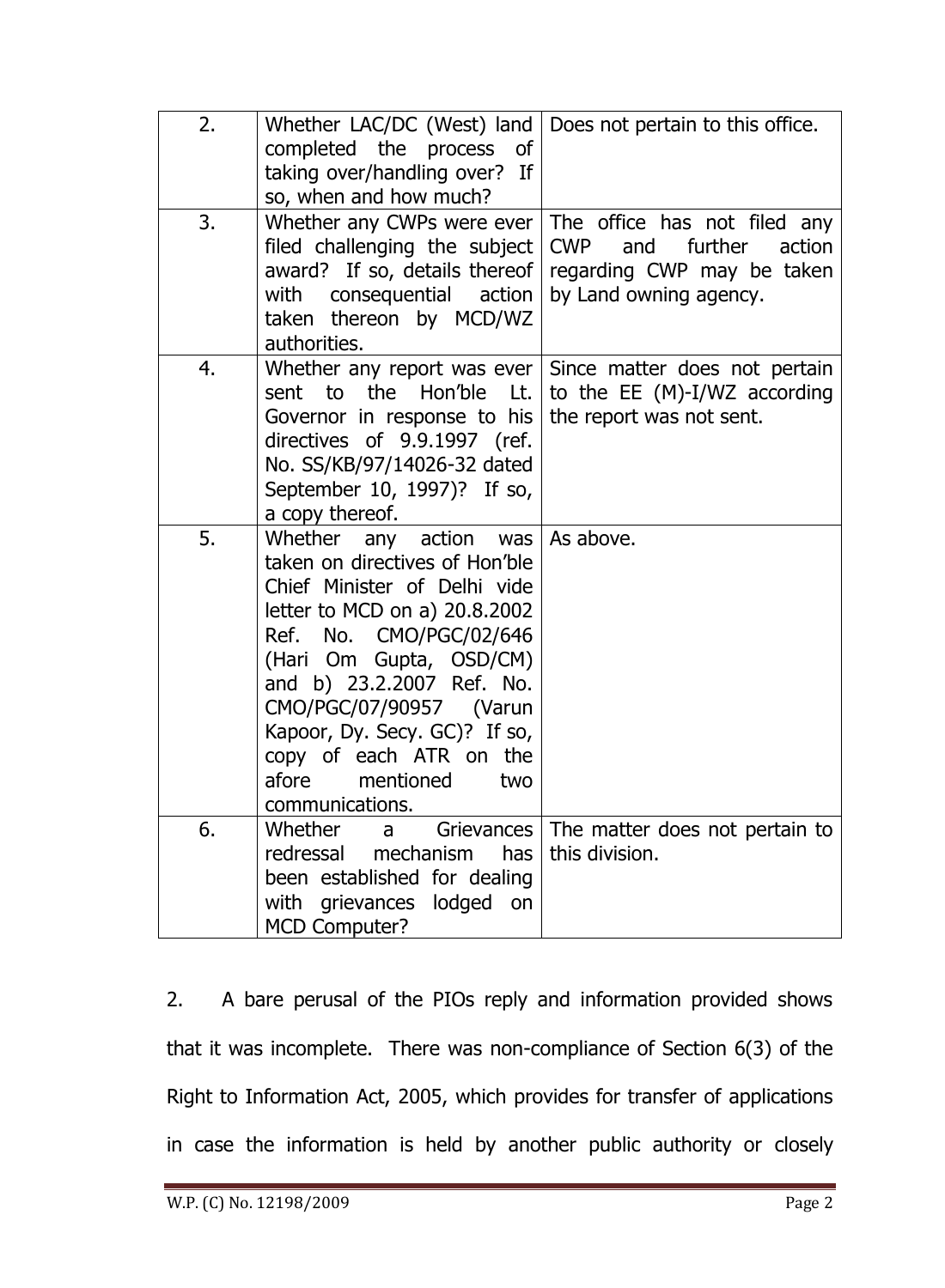connected with another public authority.

3. The Central Information Commission noticed these facts in its order

dated  $11<sup>th</sup>$  June, 2009 and the following observations and decision were made:-

> "The PIO states that the information relates to Horticulture Department and on 15/12/2008 EE- (M)-I/WZ had sent the RTI application to SE-I(West). The PIO states that the matter pertains to Horticulture and for the past six month MCD is trying to understand who should provide the information. This shows an extremely inefficient way of working and it is obvious that officers do not know who has what information. The Commission directs Mr. Janak Diggal, Additional Commissioner (Education) to fix the responsibility for the delay and inform the Commission of which officers are responsible for the delay. He will also ensure that the information is supplied to the appellant before 25 June 2009.

> The Additional Commissioner will sent this report giving the names of the officers responsible to the Commission before 30 June 2009.

# **Decision:**

The appeal is allowed.

The Additional Commissioner will ensure that the information is provided to the appellant before 25 June 2009.

He will also submit a report fixing responsibility for the delay in providing information in this matter to the Commission before 30 June 2009.

This decision is announced in open chamber.

Notice of this decision be given free of cost to the parties."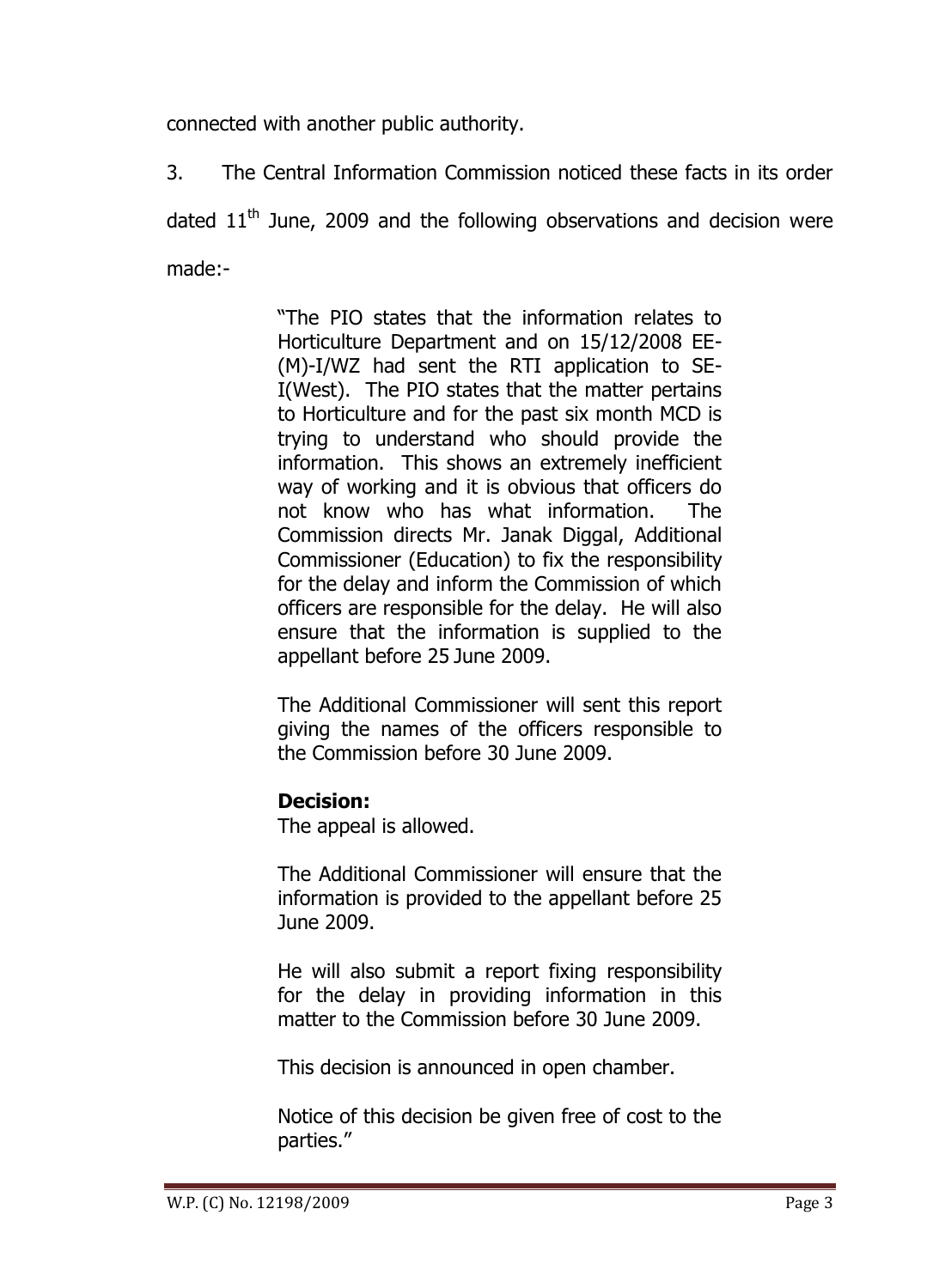4. During the course of hearing today, learned counsel for the petitioner has drawn my attention to letter dated  $12<sup>th</sup>$  December, 2008, which was written to the Horticulture Department asking them to furnish the required information. This letter was written after the information seeker had already filed a first appeal before the appellate authority and long after the expiry of the statutory period of thirty days as per Section 7 of the Right to Information Act, 2005. Even thereafter, no steps were taken to collect the relevant information and furnish the same. In the report dated 29<sup>th</sup> June, 2009, the Additional Commissioner has observed as under:-

> Perusal of the order of DC/WZ, the First Appellate Authority, dated 26/11/08, does not indicate any direction to the Dy. Director (Horticulture). The Appellate Authority has clearly directed S.E.-I, PIO, to provide the information as asked for by the applicant by 31/12/08. Therefore the report of the Ex. Engineer (M)-I/WZ does not appear to be factually correct. Even assuming that there was any such direction the PIO i.e. S.E.-I should have immediately transferred this petition to the Dy. Director (Hort.) for providing necessary information. The record nowhere indicates that this petition was ever sent to Dy. Dir. (Hort.) or was brought to his notice.

> From the above it is clear that the S.E.-I, i.e. the PIO and the Ex. Engineer (M)-I/WZ are responsible for keeping the matter pending with them as a result of which there was delay in providing information to the petitioner. As per the information provided by DC/WZ, Shri Naveen Verma was the S.E.-I w.e.f. 23/06/05 to 15/01/09, Shri V.K. Bansal is the S.E.-I w.e.f.